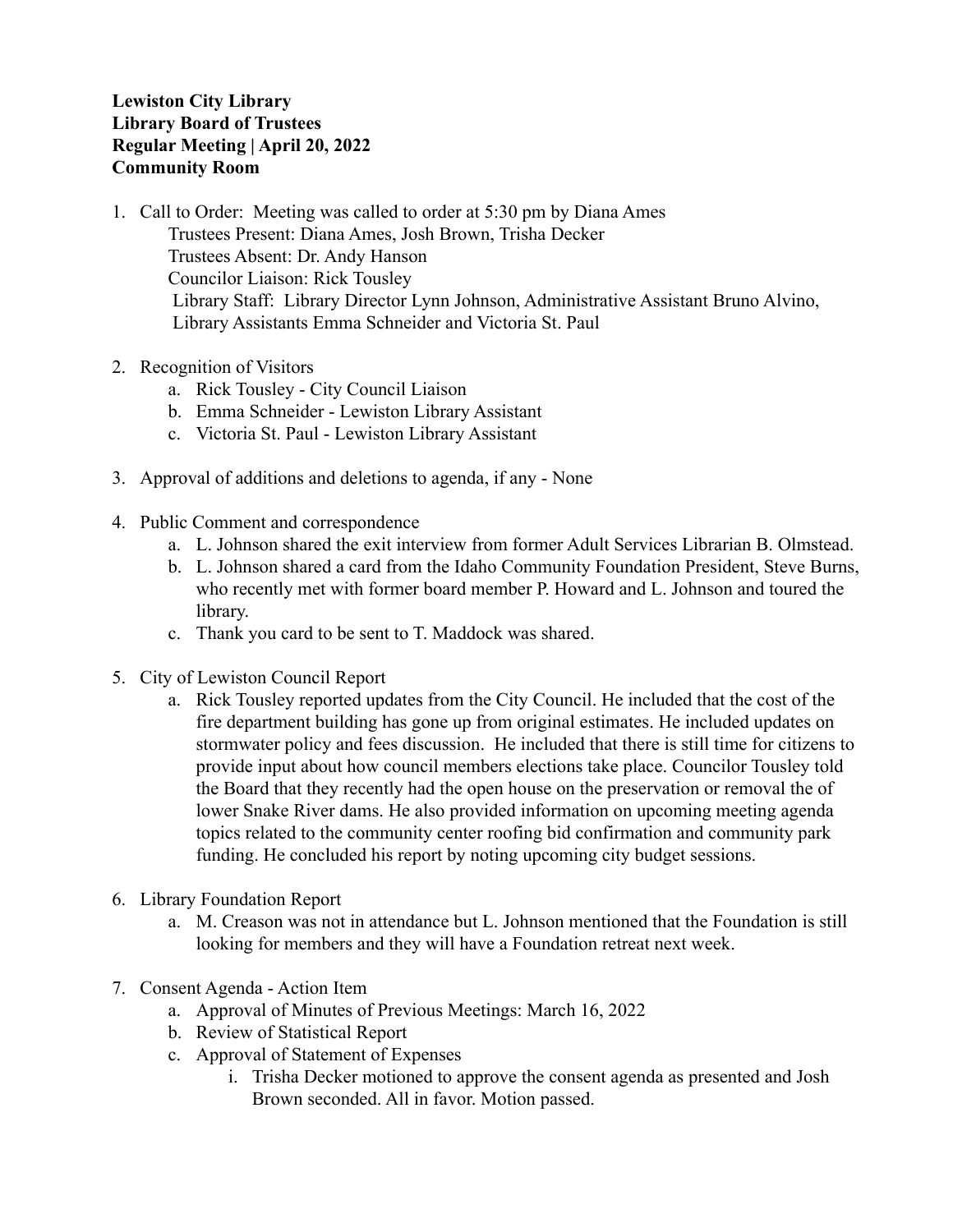## 8. Committee Reports

- a. None
- 9. Director's Report
	- a. Introduction of Staff Member
		- i. Lynn Johnson introduced Victoria St. Paul and Emma Schneider as the newest 24 hour a week library assistants. The board asked questions as to how their experiences have been so far and what they think could be done to improve the library.
	- b. Outreach Vehicle Update
		- i. L. Johnson delivered updates related to the bookmobile, when it may be delivered and the status of equipment to be installed.
	- c. Staffing Update
		- i. L. Johnson reported that there will be interviews for the open page position tomorrow. She did include that we have received applications for the Adult Services position and that job is still open for now.

## 10. Unfinished Business

- a. Fire Monitoring Contract
	- i. L. Johnson provided an update on Moon Security and the current status of the new vendor.
- b. Items Moved from Consent Agenda Action Item
	- i. None
- 11. New Business
	- a. South Side Trim Repair Action Item
		- i. L. Johnson reported that there is trim that is loose so she spoke with Steve Lee, facilities carpenter who recommended replacing it or fixing it. She noted there was broken trim around a northwest side door too. The project would also include painting the awning.
			- 1. Trisha Decker motioned to approve the Director to pursue bids on the southside trim repair project and Josh Brown seconded the motion. All in favor. Motion passed.
	- b. FY 2023 Budget Considerations
		- i. L. Johnson let the Board know that IT and Fleet are expecting price increases. L. Johnson has noted ILL has been going up. She also included that public internet costs like Ednetics and Fatbeam are increasing. She noted that travel & training will be getting revised due to increases in travel costs although library staff have been taking advantage of hybrid options now that conferences offer it. Lynn Johnson reported that the Mayor challenged departments to hold back 2% of their operating budget which she will begin reviewing in light of the increases we have been made aware of and the addition of the bookmobile.
	- c. All Staff Professional Development Day Request Action Item
		- i. L. Johnson requested from the Board to close on May 25 for an all day professional staff training due to the previous half day training sessions being difficult to manage while also opening for patrons.